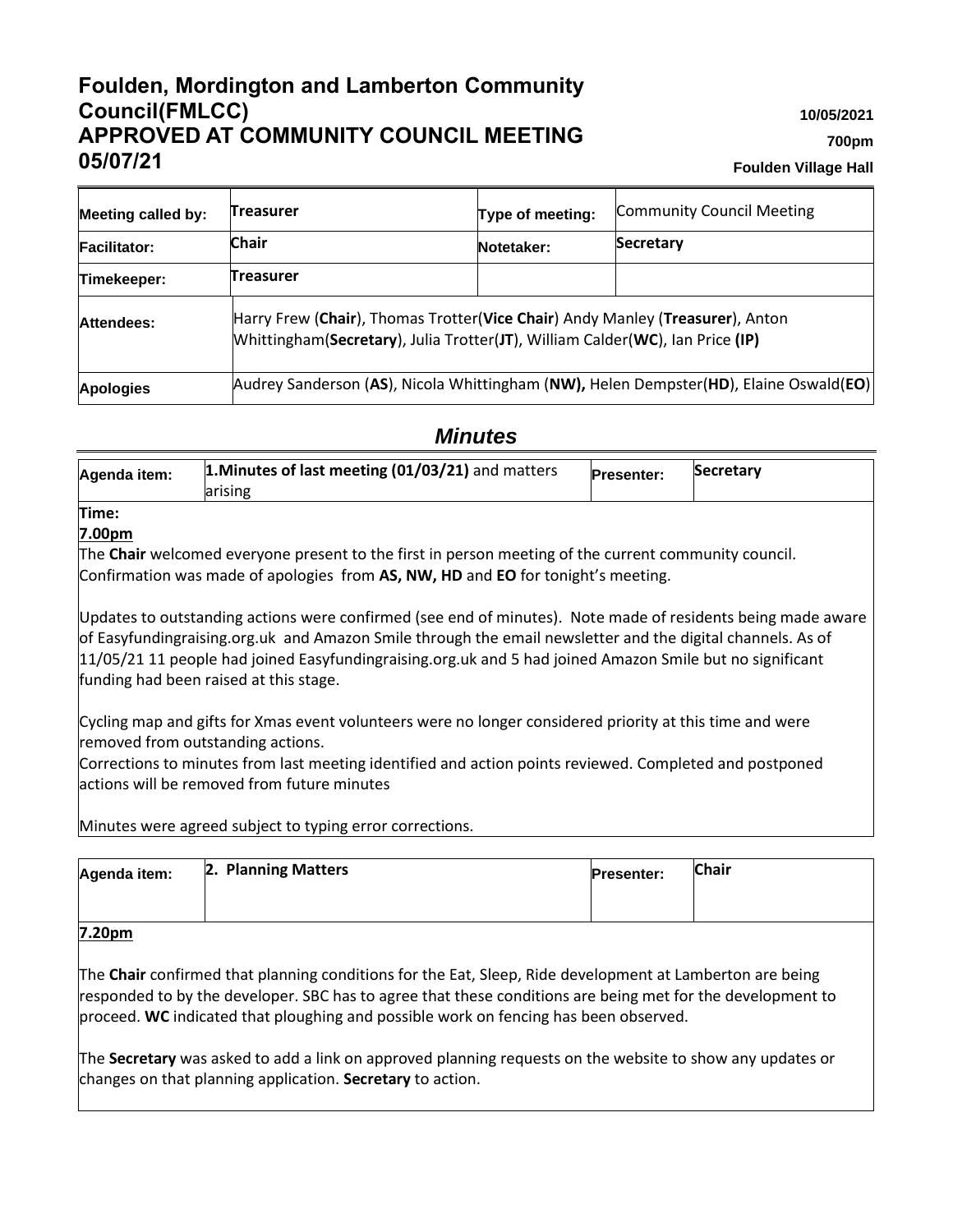The **Secretary** will post a reminder on the digital channels reminding residents of the importance of feeding back both the Community Council and SBC on planning proposals – as a number of planning proposals were coming through in the area.

The Chair confirmed that the appeal to the DPEA for SBC's refusal to grant planning permission for the development at Willdowdean had been dismissed on  $18<sup>th</sup>$  March 2021 by the reporter.

| Agenda item: | 3 Secretary's report<br>3a) GDPR CC guidance proposal for FMLCC<br>3b) Structure of future meetings and open forum - | <b>Presenter:</b> | Secretary |
|--------------|----------------------------------------------------------------------------------------------------------------------|-------------------|-----------|
|              |                                                                                                                      |                   |           |

### **35GDPR CC guidance**

The prior circulated document was discussed and agreed. The **Secretary** will post this in a relevant area of the website

### **Structure of future meetings and open forum**

It was agreed that the next meeting should also be the Community Council's Annual General Meeting. The **Secretary** asked the meeting whether the prior agreed face to face meeting pattern of alternating meetings at Foulden and Lamberton Village Halls should be re-instated. It was agreed that until further notice all future Community Council meetings that are face to face will take place at Foulden Village Hall. This decision had the agreement of the chair of Lamberton Village Hall. It was also agreed that all future Annual General Meetings for both village halls would be held at Foulden Village Hall.

The re-instating of a face to face open forum would be subject to Scottish Government guidance. The public would be encouraged to attend the proposed AGM on the 5<sup>th</sup> July. JT suggested inviting a guest speaker. The **Treasurer** explained the contents of an expected agenda for the AGM.

The **Chair** said he would contact SBC **Councillor Helen Laing** to invite her to attend the AGM, which would start at 7.00pm. While the public would be invited to attend (numbers would be limited) it was proposed and agreed to bring forward the subsequent community council meeting of 13<sup>th</sup> September to the 6<sup>th</sup> September and plan for an open forum to be available at that meeting, running from 6.30pm to 7.00pm before the meeting started.

.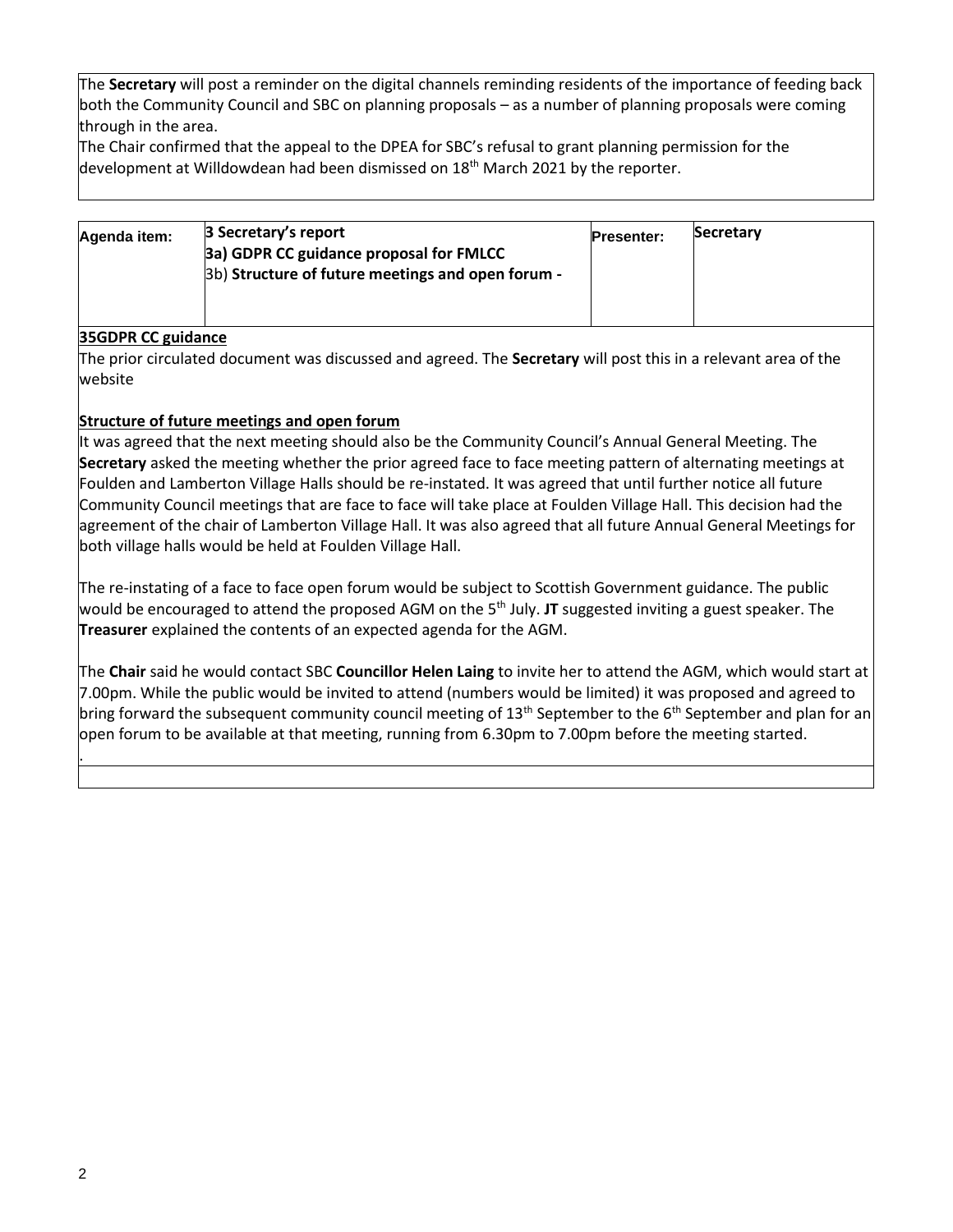| Agenda item: | 4 Treasurer's report       | <b>Presenter:</b> | <b>Treasurer</b> |
|--------------|----------------------------|-------------------|------------------|
|              | 5. Grants and Applications |                   |                  |

#### **7.50pm**

#### **Treasurer's report**

Report was circulated prior to meeting. Earmarked funding will be used to support the following

- Purchase and maintenance of a defibrillator at Foulden Village Hall.
- Path preparation for the path from Foulden viewing area to the Burnbank crossroads. This will include a fence, gates and signposts to be erected and in position in the second half of 2021.
- King George playing field group looking to negotiate a lower electricity usage tariff from April 2022.
- Offers to support the playing field have been made but not yet taken up.
- Proposed plan for re-instating of the Foulden Car Boot Sale to take place in September 2022. The **Chair** will arrange a meeting with the **Treasurer** and the King George playing field committee to progress this
- The **Chair** and community council acknowledged and thanked **JT** for her support in the smooth transfer relevant financial matters to the current **Treasurer**
- The Community Just Giving group who raised funding to participate in the appeal process against the Willowdean development has generated at £1,000 surplus. This funding is to be donated to the King George playing field charity.

#### **Grants and applications**

The Weir Trust funding bid by the Community Council for outdoor fitness equipment for the King George playing field was unsuccessful. Feedback from the funders was that bids were rejected on the bass of both oversubscription of applications for funding, or insufficient match funding being present in the bid.

The 1<sup>st</sup> meeting of the Community Garden group is planned for 19<sup>th</sup> May 1.00pm to 3.00pm. The garden will be in the south western corner of the field and will be 15 meters x 5 meters. Work at this meeting will involve initial preparation of the ground, building a rectangular bed, and filling with horse manure. The plan will be to plant herbs. 12 volunteers have signed up to the project, with another 3 further possible.

| Agenda item: | 6. | Village Halls Update |  |  | <b>Presenter:</b> | <b>Chair</b> |   |  |
|--------------|----|----------------------|--|--|-------------------|--------------|---|--|
|              |    |                      |  |  |                   |              | . |  |

**8.05**The **Treasurer** confirmed that a new boiler has been installed and is now operational at Foulden Village Hall.

The **Chair** confirmed that Foulden Village Hall is now open, with a plant and tree sale planned for Saturday 22nd May.

The **Treasurer** confirmed there are new dance co-ordinators for the Foulden Village Hall sessions. There is also a new booking secretary in place to handle requests for the use of Foulden Village Hall.

| Agenda item:                 | 7. Roads and Footpaths                                                                                        | <b>Presenter:</b> | <b>Chair</b> |
|------------------------------|---------------------------------------------------------------------------------------------------------------|-------------------|--------------|
| <u>10</u><br>http://www.com/ | to construit cardaignaid on ideal do construction to conflict for Posteal de Catilli, affroareal di Falle. In |                   |              |

The **Treasurer** indicated that there has been an emerging issue of dog fouling in the middle of footpaths by the Tithe Barn area in Foulden. Signs have been erected asking for more consideration. The **Treasurer** will send the sign for use by the **Secretary** on the digital channels.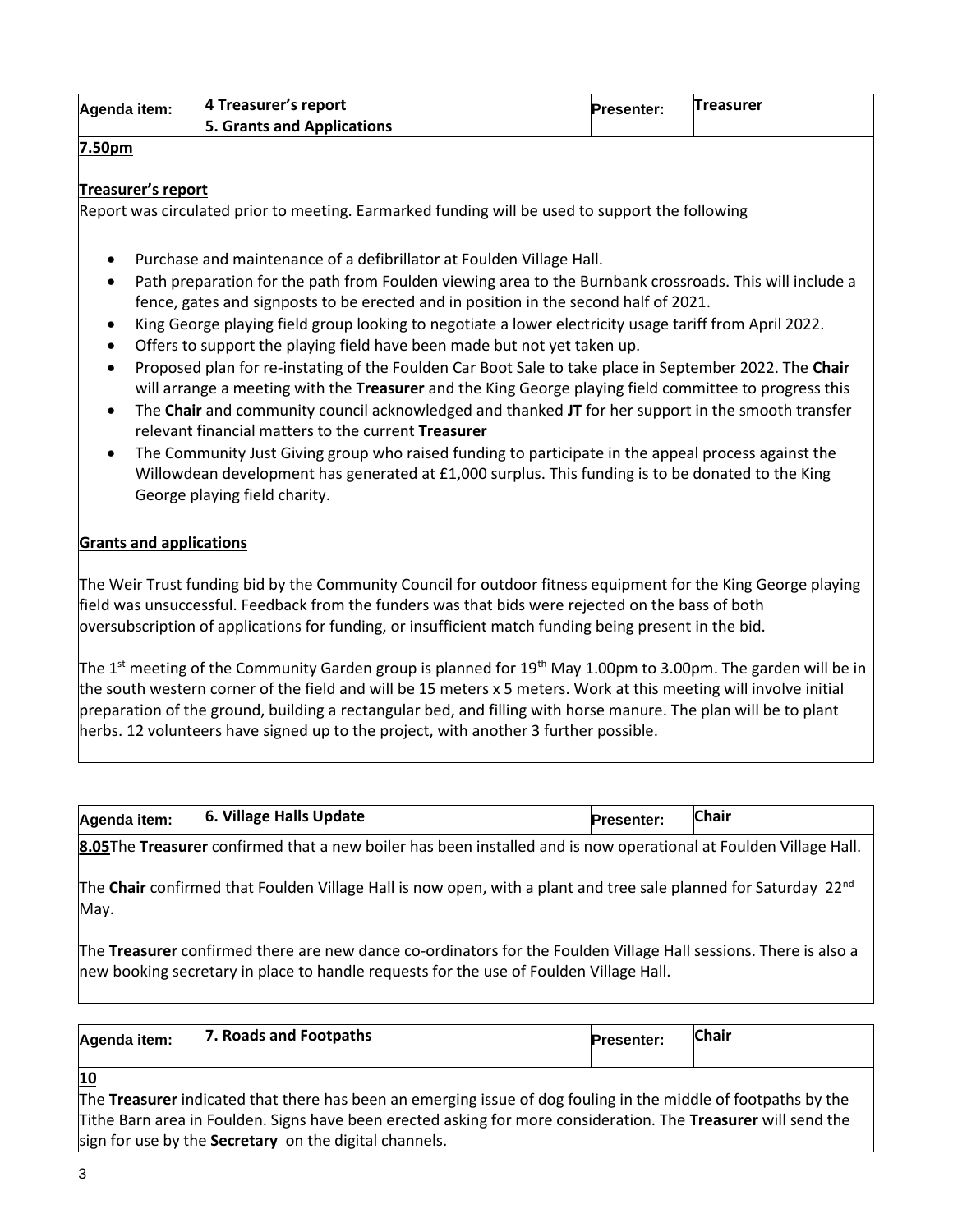### Spaces for People

There has been a lot of recent activity. Two official from SBC requested to meet with the **Chair** only. They indicated the following changes would be made:

- Speed limit of 30mph from Foulden Deans to Foulden Village on the A6105 to be raised to 40mph
- Speed limit of 20mph in Foulden Village on the A6105 to be raised to 30mph
- 300 yard, 200 yard and 100 yard warning signs to be placed on the A6105 in both directions warning traffic of the new 30mph limit in Foulden Village
- Digital speed warning indicators for 30mph to be installed on the approaches to Foulden Village on the A6105.

The **Secretary** raised a point that the work had begun early in the day, and also stated that residents in the eastern end of Foulden had already raised concerns about these changes to the speed limits. The **Chair** stated that was important that residents took the opportunity to complete the SBC public consultation or contact their local elected representative if they were concerned. The **Secretary** also agreed to publish a statement from the Community Council on the digital channels to indicate that this is still a work in progress and supply the relevant contact details for residents to follow up if they had concerns. The **Vice Chair** also suggested raising the profile of the new speed arrangements.

It was also confirmed that the 20mph in Kerrigan Way, Cheviot Park and Foulden Newton would be left in place.

The **Vice Chair** raised the issue with the state of the road between Mordington and Lamberton. He indicated that recent roadworks at led a significant improvement in the material state of the road surface. It was also agreed that the **Chair** would follow up with SBC on fixing areas of poor road surface in Foulden Newton. The **Secretary** indicated that they would take photos to show this improvement on the digital channels.

| Agenda item:                         | 8. King George the VI playing Fields | <b>Presenter:</b> | Chair |  |  |  |
|--------------------------------------|--------------------------------------|-------------------|-------|--|--|--|
| Item already covered under Section 5 |                                      |                   |       |  |  |  |

| Agenda item: | 9. Any Other Business | <b>Presenter:</b> | <b>Chair</b> |
|--------------|-----------------------|-------------------|--------------|
| 40           |                       |                   |              |

### **Amenity - Litter picking and planters**

The **Vice Chair** proposed re-starting the group litter picking sessions. The **Chair** will follow up with SBC re work on verges. The **Chair** also proposed the use of cut oak barrels as new planters, 2 to 4 in Mordington and 2 in Lamberton. The **Vice Chair** will follow up with possible planters for Mordington.

A proposal was made by the **Chair** and **WC** for 2 by the bus stop and layby in Lamberton. It was also agreed that more discussion would be needed before the decision was agreed for Lamberton.

#### **Gravestone issues**

The Chair is considering instigating a funding raising project to help fix the laid down gravestones. This was very positively received by members. The Chair is currently in discussions with a local builder who is happy to assist in resolving the situation.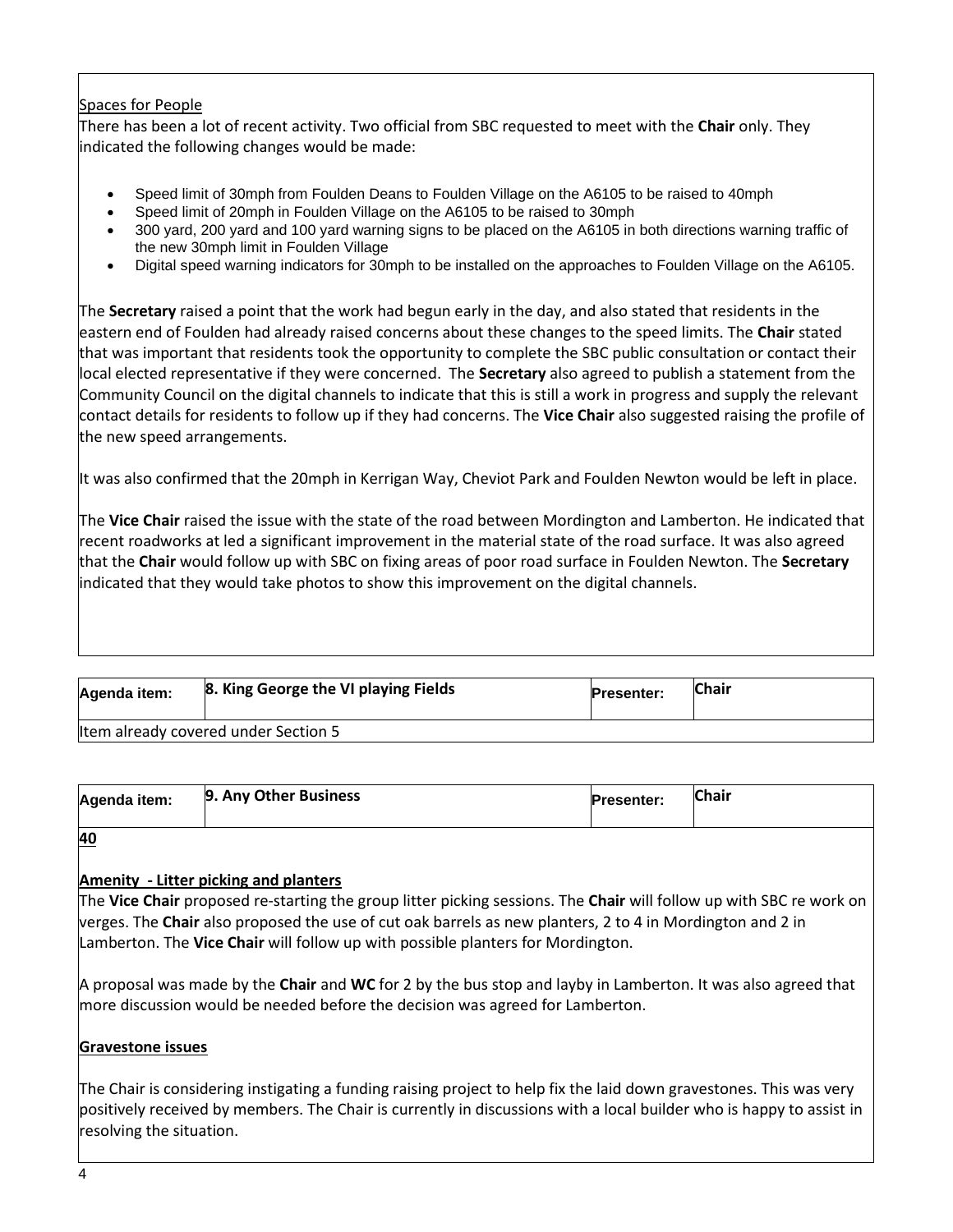| Agenda item:                                                                                                                               | 10. Date of next meeting- Annual General Meeting | <b>Presenter:</b> | <b>Chair</b> |  |  |  |
|--------------------------------------------------------------------------------------------------------------------------------------------|--------------------------------------------------|-------------------|--------------|--|--|--|
| Next meeting confirmed as Monday at 700pm at Foulden Village Hall as AGM. Secretary to arrange and publish<br>changes to meeting schedule. |                                                  |                   |              |  |  |  |
| Meeting closed at 8.57pm                                                                                                                   |                                                  |                   |              |  |  |  |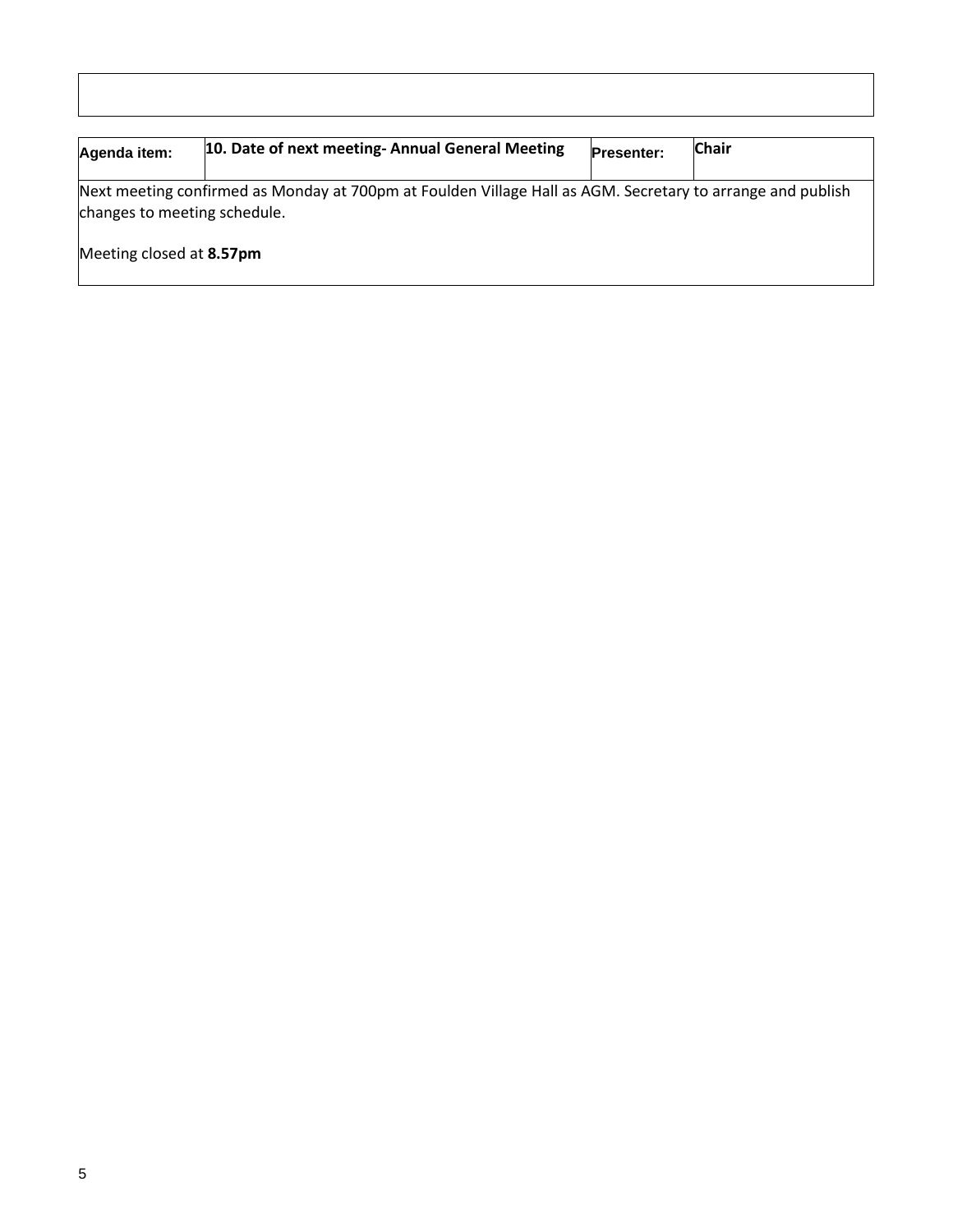### Outstanding actions

Please note the status column: rated green have been dealt with or completed. Yellow outstanding and Red significantly outstanding and no colour has been deemed low priority

| Action Items from meeting 06/07/2020            | Person responsible | <b>Status</b>                                |
|-------------------------------------------------|--------------------|----------------------------------------------|
| 1) To feedback on draft Communications Strategy | <b>Vice Chair</b>  | To be<br>reviewed on<br>Sept 2021<br>meeting |

| Action Items from meeting 01/03/21                                                                                                                 | Person responsible | <b>Status</b>                                                                                                                                                                                                                                                                         |
|----------------------------------------------------------------------------------------------------------------------------------------------------|--------------------|---------------------------------------------------------------------------------------------------------------------------------------------------------------------------------------------------------------------------------------------------------------------------------------|
| Emailing out next data update on digital channels at end Secretary<br>of June, and prepare future report for November<br>community council meeting |                    | Completed                                                                                                                                                                                                                                                                             |
| Proposed repainting of Lamberton bus shelter                                                                                                       | Treasurer          | This is part of the small<br>projects list including<br>3 bus shelters in Foulden.<br>awaiting confirmation of<br>repairs by SBC<br><b>Consideration will be</b><br>given to the Community<br><b>Council taking this forward</b><br>should there be a delay in<br>a decision from SBC |
| Confirm arrangements for future AGM with SBC                                                                                                       | <b>Secretary</b>   | <b>Completed</b>                                                                                                                                                                                                                                                                      |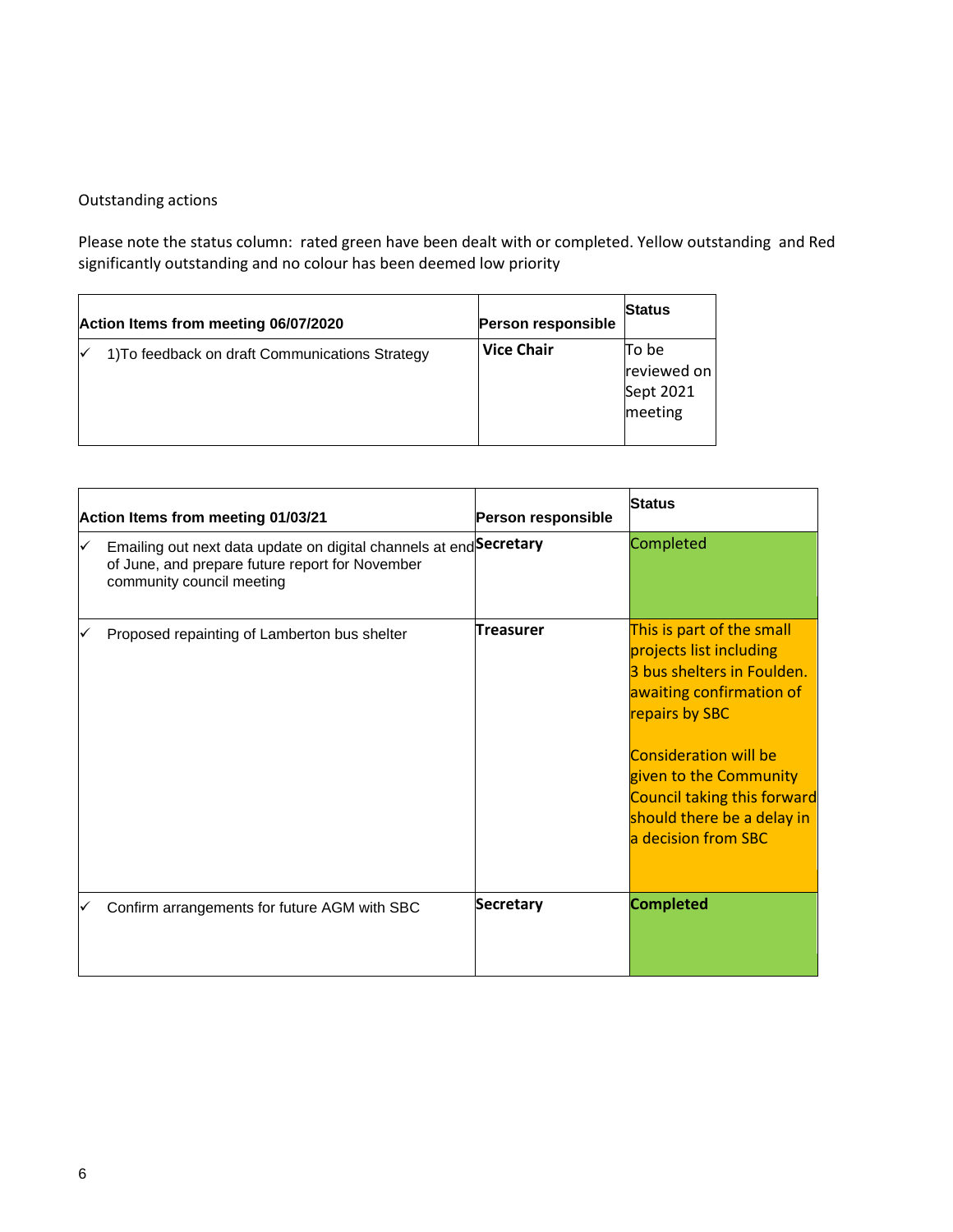| Action Items from meeting 10/05/21 |                                                                                                                                                                          | Person responsible | <b>Status</b>    |
|------------------------------------|--------------------------------------------------------------------------------------------------------------------------------------------------------------------------|--------------------|------------------|
|                                    | Add link on planning application page on community<br>council website showing updated planning details on<br>applications that have been approved                        | <b>Secretary</b>   | <b>Completed</b> |
| ✓                                  | Publish update on planning applications on website<br>showing how residents can comment to both the<br>community council and SBC                                         | <b>Secretary</b>   | <b>Completed</b> |
|                                    | Update GDPR guidance on community Council website                                                                                                                        | Secretary          | <b>Completed</b> |
|                                    | Updating FMLCC meeting arrangements on website                                                                                                                           | <b>Secretary</b>   | <b>Completed</b> |
|                                    | Invite Councillor Helen Laing to AGM on 5 <sup>th</sup> July                                                                                                             | <b>Chair</b>       | <b>Completed</b> |
|                                    | Post request re dog fouling issues on digital channels                                                                                                                   | <b>Secretary</b>   | <b>Completed</b> |
|                                    | Arrange to form group to plan 2022 Car Boot Sale in<br>King George playing field                                                                                         | <b>Chair</b>       | To be completed  |
|                                    | Publish photos of road repairs at Mordington                                                                                                                             | <b>Secretary</b>   | To be completed  |
| ✓                                  | Publish community council statement on Spaces for<br>People project on website at digital channels                                                                       | <b>Secretary</b>   | <b>Completed</b> |
|                                    | Follow up proposal for cut oak barrels for village<br>planters in Mordington and Lamberton, and arrange<br>further meeting for agreeing of arrangements for<br>Lamberton | <b>Chair</b>       | <b>Completed</b> |
|                                    | Identify volunteer planters for Mordington                                                                                                                               | <b>Vice Chair</b>  | <b>Completed</b> |
|                                    | Follow up verge issues with SBC                                                                                                                                          | <b>Chair</b>       | To be completed  |